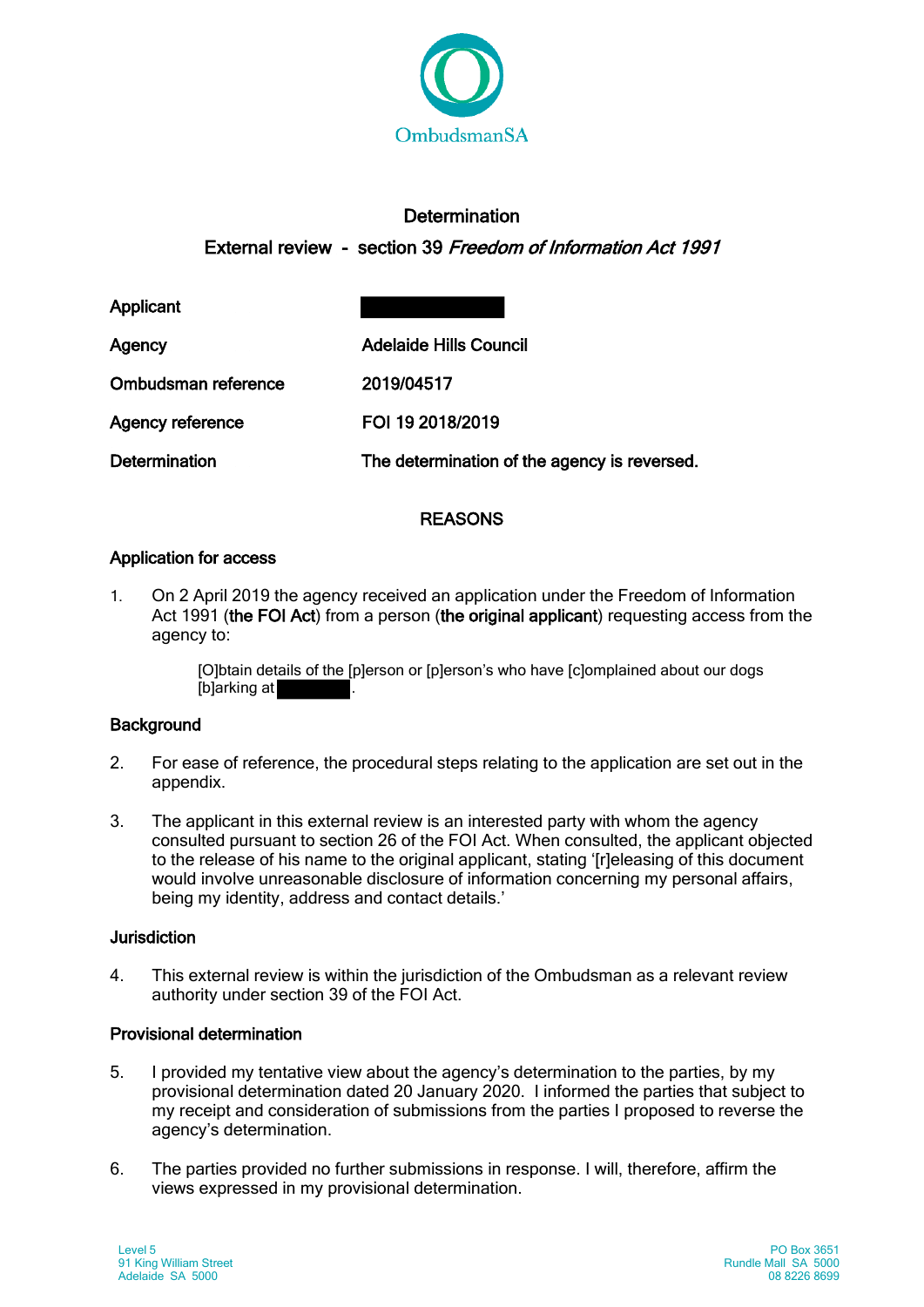#### Relevant law

- 7. A person has a legally enforceable right to be given access to an agency's documents in accordance with the FOI Act.[1](#page-1-0)
- 8. The FOI Act provides that upon receipt of an access application, an agency may make a determination to refuse access where the documents are 'exempt'. Schedule 1 lists various exemption clauses which may be claimed by an agency as a basis for refusing access.
- 9. In the present case, the agency determined to partially release the single document in issue to the original applicant, after redacting the present applicant's mobile and business telephone numbers and email address. In redacting this information, the agency relied upon clause 6(1) of Schedule 1 of the FOI Act. The actual content of the complaint was also redacted as being outside the scope of the original application.
- 10. Clause 6(1) provides:

#### 6 — Documents affecting personal affairs

- (1) A document is an exempt document if it contains matter the disclosure of which would involve an unreasonable disclosure of information concerning the personal affairs of any person (living or dead).
- 11. Under section 48, the onus is on the agency to justify its determination 'in any proceedings'. This includes the external review process.
- 12. Section 39(11) provides that the Ombudsman may confirm, vary or reverse the agency's determination in an external review, based on the circumstances existing at the time of review.

#### Documents in issue

- 13. The agency identified one document within the scope of the application.
- 14. The document is titled 'CRM Case Summary' and is the complaint form the applicant lodged with the agency. In that document the applicant raised a complaint concerning the incessant barking of the original applicant's dogs.

#### Issues in this review

15. The issue to be determined is whether the agency has justified its determination to provide the original applicant with partial access to the document in issue.

#### **Consideration**

- 16. In response to the agency's consultation, the applicant objected to the release of the document in issue on the ground that disclosure could lead to actions by the original applicant that would potentially compromise his welfare.
- 17. In conducting my external review, I must give consideration to the public interest in members of the public gaining access to information within documents held by the government. The object of the FOI Act, as expressed in section 3, is 'to promote openness in government and accountability of Ministers of the Crown and other government agencies and thereby to enhance respect for the law and further the good government of the State.'

<span id="page-1-0"></span><sup>-</sup>Freedom of Information Act 1991, section 12.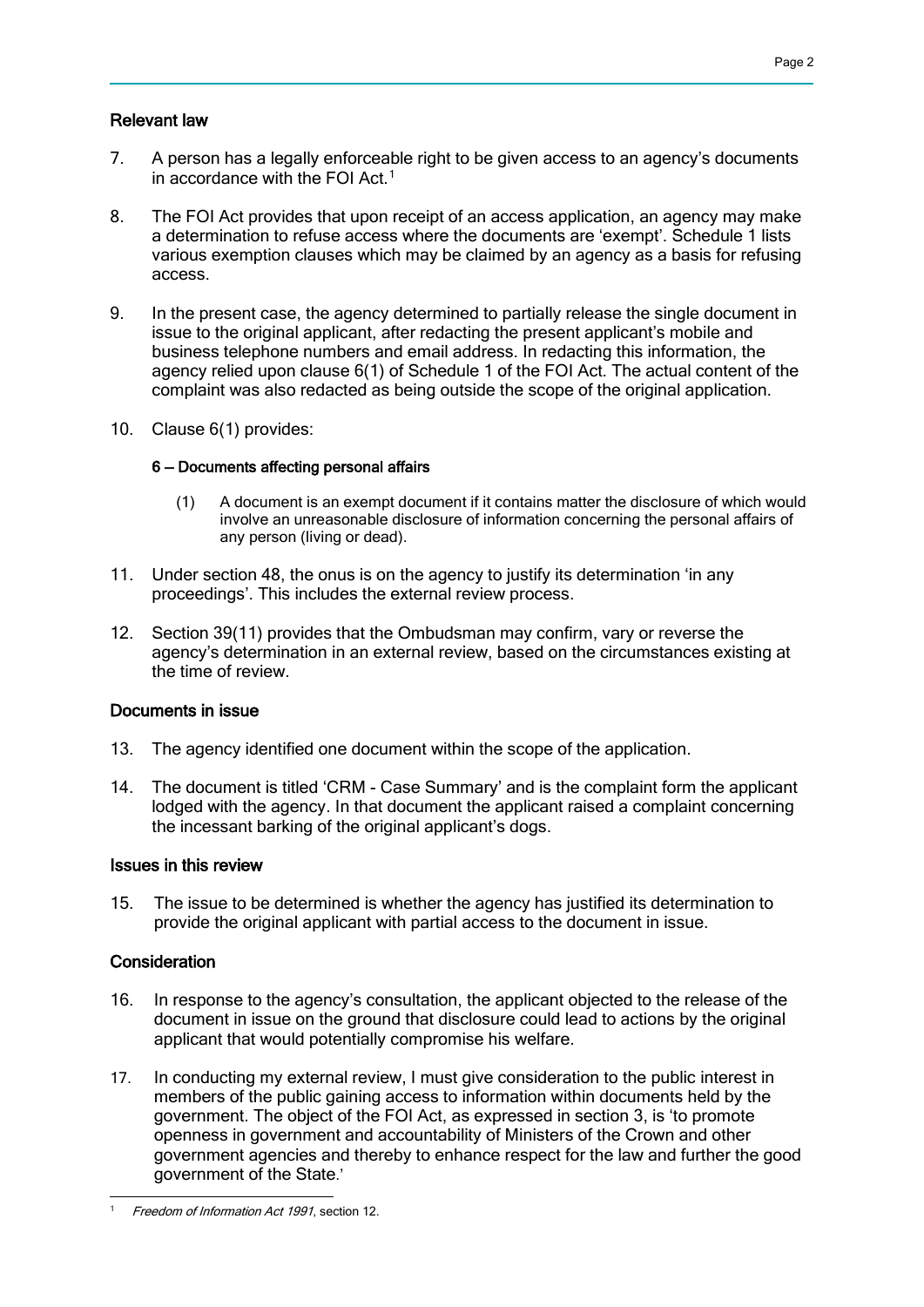18. One of the means by which it is intended to achieve these objects is by:

… conferring on each member of the public … a legally enforceable right to be given access to documents held by government, subject only to such restrictions as are consistent with the public interest and the preservation of personal privacy.'[2](#page-2-0)

- 19. The right of access conferred by the FOI Act is however limited by the exemption clauses found in schedule 1 of the FOI Act and the consideration of clause 6(1) is relevant to this current matter.
- 20. In its notice of determination to the applicant as an interested party, the agency's Chief Executive Officer stated that:

This agency has taken into consideration your view that the requested document is exempted by virtue of clause 6 of Schedule 1 of the FOI Act. However, I have determined that in all the circumstances, access to the document should be granted in part.

#### Clause 6(1)

- 21. In determining whether the document is exempt pursuant to clause 6(1) I must consider two tests:
	- whether disclosure of material would involve disclosure of the personal affairs of the applicant
	- whether such disclosure would be unreasonable. $3$
- 22. The term 'personal affairs' is defined inclusively in section 4(1) of the FOI Act, and includes a person's:
	- financial affairs
	- criminal records
	- marital or other personal relationships
	- employment records
	- personal qualities or attributes.
- 23. The term has also been held to involve 'matters of private concern to an individual'.<sup>[4](#page-2-2)</sup>
- 24. The disclosure of a person's name and telephone number alone are not in themselves information relating to the personal affairs of that person;<sup>[5](#page-2-3)</sup> it is necessary to consider the context in which the information is referenced in the relevant document.<sup>[6](#page-2-4)</sup> It has been held by the District Court of South Australia that the disclosure of a person's name, identifying them as a complainant, may involve disclosure of their personal affairs.[7](#page-2-5)
- 25. The original applicant knew that a complaint had been made in relation to his dogs barking. It is discernible that the purpose of the FOI application was to discover the identity of the person or persons who made the complaint.
- 26. A disclosure of the identity of the applicant would allow the original applicant to establish who made the complaint. I am satisfied that the disclosure of the document to which access is requested has the effect of identifying the applicant as the complainant.

-

<span id="page-2-0"></span>Freedom of Information Act 1991, section 3(2)(b).

<span id="page-2-1"></span>Treglown v SA Police (2011) 278 LSJS 231, [127].

<span id="page-2-2"></span>Commissioner of Police v District Court of New South Wales (1993) 31 NSWLR 606, 625, citing Re Williams and Registrar of Federal Court of Australia (1985) 8 ALD 219 and Young v Wicks (1986) 13 FCR 85 at 88-89.

<span id="page-2-3"></span>Colakovski v Aust Telecommunications Corporation (1991) 29 FCR 429, 437 per Lockhart J.

<span id="page-2-4"></span>Lau & Cheng v Minister for Sustainability, Environment and Conservation [2018] SACAT 57 at [44]-[46], available at http://www.austlii.edu.au/cgi-bin/viewdoc/au/cases/sa/SACAT/2018/57.html.

<span id="page-2-5"></span> $7$  Treglown v SA Police (2011) 278 LSJS 231, [147].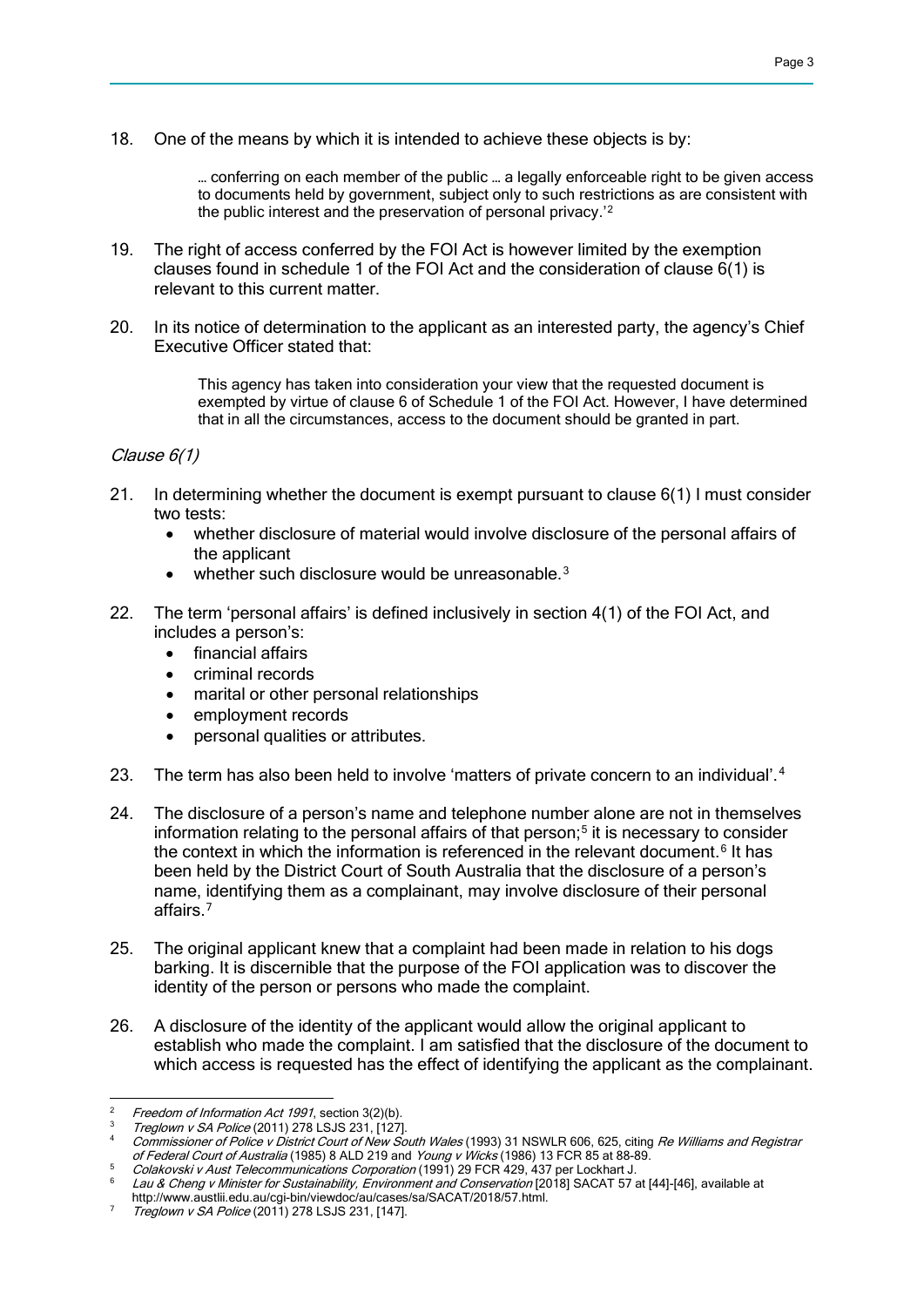I am further satisfied that such information amounts to the 'personal affairs' of the applicant.

27. In Treglown v SA Police, the South Australian District Court stated that, when interpreting 'unreasonable' in clause 6, a decision maker needs:

> … to consider not merely the content of the information which is sought to be disclosed, although in some circumstances that may be sufficient, but, as well, its relationship with other material known to the applicant, its level of sensitivity, the attitude of the person affected by the disclosure, the circumstances in which the information was originally obtained, whether it was already known to the applicant, the nature of the applicant's interest in it and any disclosed intentions with respect to its use.<sup>[8](#page-3-0)</sup>

- 28. In addition, unreasonableness must have, 'as its core, public interest considerations',  $9$ such as protection of personal privacy, the objects of the legislation being satisfied and ensuring transparency and accountability within representative government.
- 29. The only information contained in the document in its redacted form is the complainant's name. In reaching my view I have given consideration to the fact that the original applicant is aware of a complaint in relation to his dogs barking and the fact that an expiation notice may be issued for nuisance barking if the situation is not remedied. I am satisfied that not knowing the name of the complainant does not in any way disadvantage the original applicant or inhibit him from resolving the complaint.
- 30. I have had regard to the applicant's objection to his identity being revealed. In considering whether the disclosure of the applicant's identity would be unreasonable, I have taken account of the following:
	- the assurance made by the agency to the applicant of his anonymity in submitting the complaint
	- the relationship between the applicant and the original applicant
	- the concerns of another person in relation to the dogs barking and their hesitation in submitting a complaint.
- 31. In the circumstances, disclosure of the document in its redacted form would unreasonably displace the public interest in maintaining the applicant's personal privacy, particularly in circumstances where the agency had assured the applicant that his identity would be kept confidential.
- 32. Having regards to the above considerations I am satisfied that to reveal the applicant's identity, enabling the original applicant to make the association with the complaint, amounts to the unreasonable disclosure of the applicant's personal affairs.

#### **Determination**

33. In light of my views above, I reverse the agency's determination.

 $\sqrt{2.3}$ . A.

Wayne Lines SA OMBUDSMAN

#### 24 February 2020

<span id="page-3-0"></span><sup>-</sup>Treglown v SA Police (2011) 278 LSJS 231, [133], considering Re Chandra and Minister for Immigration and Ethnic Affairs (1984) 6 ALD N257, 259 and Victoria Police v Marke (2008) 23 VR 223.

<span id="page-3-1"></span>Colakovski v Australian Telecommunications Corporation (1991) 29 FCR 429, 438.